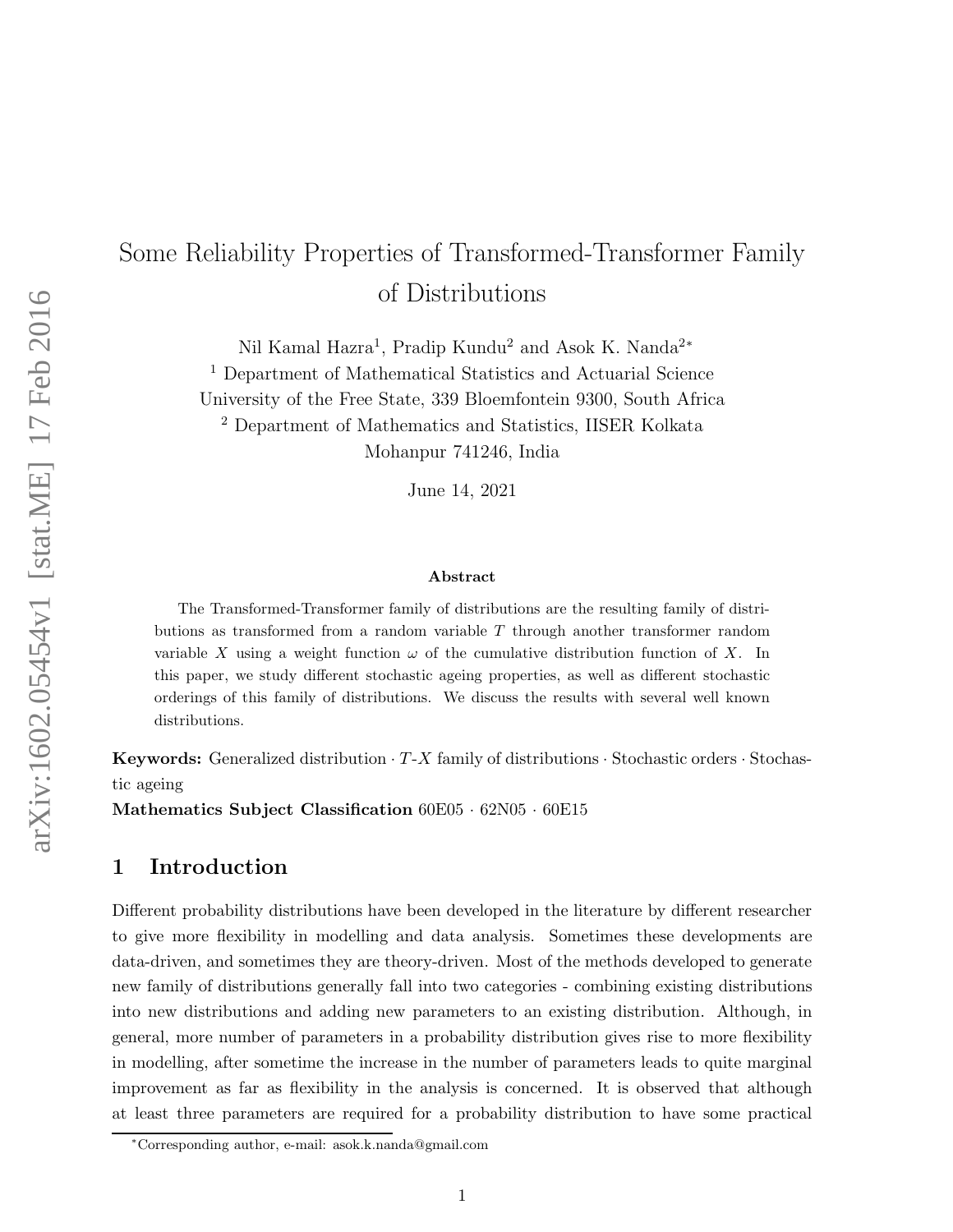usefulness, the optimum number of parameters is four in the sense that the increase in the number of parameters beyond four does not give any substantial improvement (Johnson et al., 1994; Alzaatreh et al., 2013a). System of probability distributions developed by Karl Pearson (Elderton and Johnson, 1969), and Burr family of distributions developed by Burr (1942) are two such well known family of distributions. Though generalized lamda distribution (Ramberg and Schmeiser, 1974; Ramberg et al., 1979), skew-normal family of distributions (Azzalini, 1985), beta-generated distributions (Akinsete et al., 2012; Alshawarbeh et al., 2012; Barreto-Souza et al., 2011, 2010; Cordeiro et al., 2013; Eugene et al., 2002; Famoye et al., 2005; Kong et al., 2007; Lee et al., 2013; Nadarajah and Kotz, 2006), Kumaraswamy-generated distribution (Jones, 2009; Cordeiro and de Castro, 2011) among others are the recent addition in the family of distributions, a more recent development is the Transformed-Transformer family of distributions studied by Alzaatreh et al. (2013a,b, 2014), who call it T-X family of distributions. This family of distributions is generated by transformation from a random variable T through another random variable X using weight function  $\omega$  of the cumulative distribution function of X. This is the reason to call it Transformed-Transformer family of distributions. Different choices of T, X and  $\omega$  lead to different families of distributions. Below we give a brief discussion on this.

Let T be an absolutely continuous random variable with support [a, b], where  $-\infty < a <$  $b < \infty$  and let X be another random variable with support  $[c, d]$ , where  $-\infty < c < d < \infty$ . Further, let  $\omega_1 : [0,1) \to [a,b]$  be a continuous function such that

- (i)  $\omega_1(\cdot)$  is differentiable and monotonically increasing;
- (*ii*)  $\omega_1(0) = a$  and  $\lim_{x \to 1^-} \omega_1(x) = b$ .

For a random variable Z, we denote the probability density function (p.d.f.) of Z by  $f_Z$  with cumulative distributive function (c.d.f.)  $F_Z$  and survival function  $\overline{F}_Z$ . Then the c.d.f.  $F(\cdot)$  of the Transformed-Transformer family of distributions is defined, for  $x \in [c, d]$ , as

$$
F(x) = \int_{a}^{\omega_1(F_X(x))} f_T(u) du
$$
  
=  $F_T[\omega_1(F_X(x))].$  (1.1)

Let the corresponding random variable be denoted by  $R$ . The reliability function of  $R$  is given by

$$
\begin{aligned}\n\bar{F}(x) &= \int_{\omega_1(F_X(x))}^b f_T(u) du \\
&= \bar{F}_T[\omega_1(F_X(x))] \\
&= \bar{F}_T[\omega_2(\bar{F}_X(x))],\n\end{aligned} \tag{1.2}
$$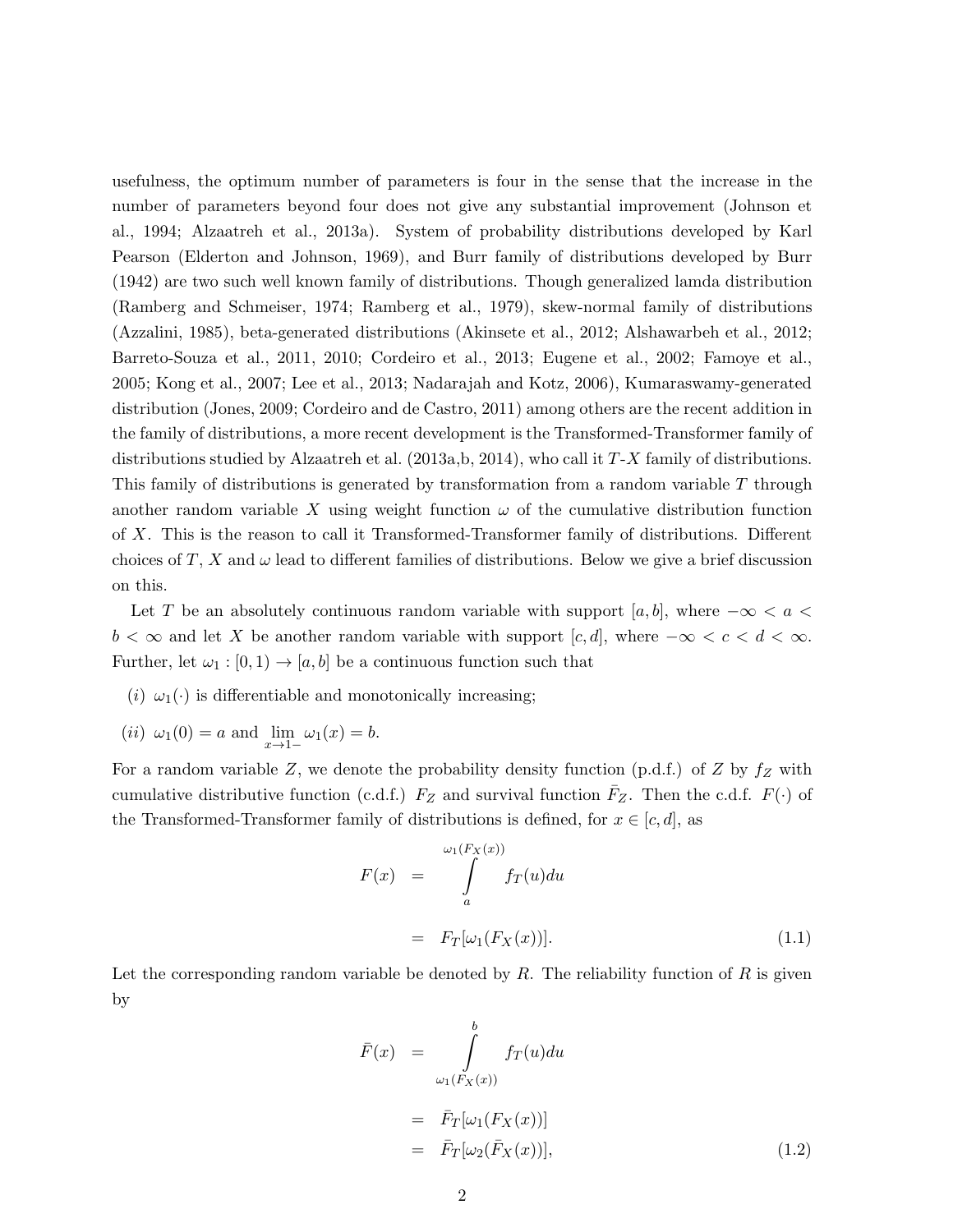where  $\omega_2(x) = \omega_1(1-x)$ .

Alzaatreh et al. (2013a) obtained different distributions for different choice of the distributions of T and X based on different weight function  $\omega(\cdot)$ . It is interesting to note (Alzaatreh et al., 2014) that for any random variable with support in  $(a, b)$ ,  $\omega(\cdot)$  can be taken as the quantile function of distribution of that random variable.

One may notice that a large number of distributions appear as special cases of the Transformed-Transformer family of distributions, viz. beta-generated family of distributions, exponential, gamma, Weibull, Lomax, Rayleigh, generalized gamma, exponentiated-Weibull, gamma-Pareto, exponentiated-exponential and many more distributions. Different properties of distributions have been separately studied in the literature by different researchers. The Transformed-Transformer family of distributions, being quite general, the properties studied here will hold true for all those distributions which are members of this family (as particular cases).

In this article we study different reliability properties of the Transformed-Transformer family of distributions taking a general weight function  $\omega_1$  or  $\omega_2$ . The paper is organized as follows. Different stochastic ageing properties of this family of distributions are studied in Section 2. Section 3 deals with different stochastic orders. We give a brief conclusion in Section 4.

For any function g, we write  $g'(x)$  to denote the first order derivative of g with respect to x. The word increasing and decreasing are not used in strict sense.

## 2 Stochastic Ageing properties

In this section we throw some light on how different ageing properties of  $T$  and  $X$  are transmitted to the random variable R through the weight function  $\omega_2$  (or  $\omega_1$ ).

Below we see that, under certain condition on  $\omega_2$ , the IFR (increasing failure rate) property of T and X is transmitted to the random variable R. It is to be mentioned here that a random variable  $Z$  is said to be IFR if the failure rate function defined as the ratio of the p.d.f. to its survival function, is increasing, i.e., if  $r_Z(t) = f_Z(t)/\bar{F}_Z(t)$  is increasing in t.

**Theorem 2.1** Let  $x\omega'_2(x)$  be increasing in  $x \in (0,1]$ . If X and T are IFR then R is IFR.

**Proof:** From (1.2), the density function  $f(\cdot)$  of R is given by

$$
f(x) = f_T[\omega_2(\bar{F}_X(x))] \frac{d}{dx} (\omega_2(\bar{F}_X(x))) ,
$$

which gives the corresponding failure rate as

$$
r(x) = -r_T[\omega_2(\bar{F}_X(x))]r_X(x)\bar{F}_X(x)\omega'_2(\bar{F}_X(x)).
$$

Since T is IFR, we have that  $r_T[\omega_2(F_X(x))]$  is increasing in  $x \in [c, d]$ . Thus, to prove that R is IFR, it suffices to show that

$$
r_X(x)\bar{F}_X(x)\left(-\omega_2'(\bar{F}_X(x))\right) \text{ is increasing in } x \in [c, d].\tag{2.1}
$$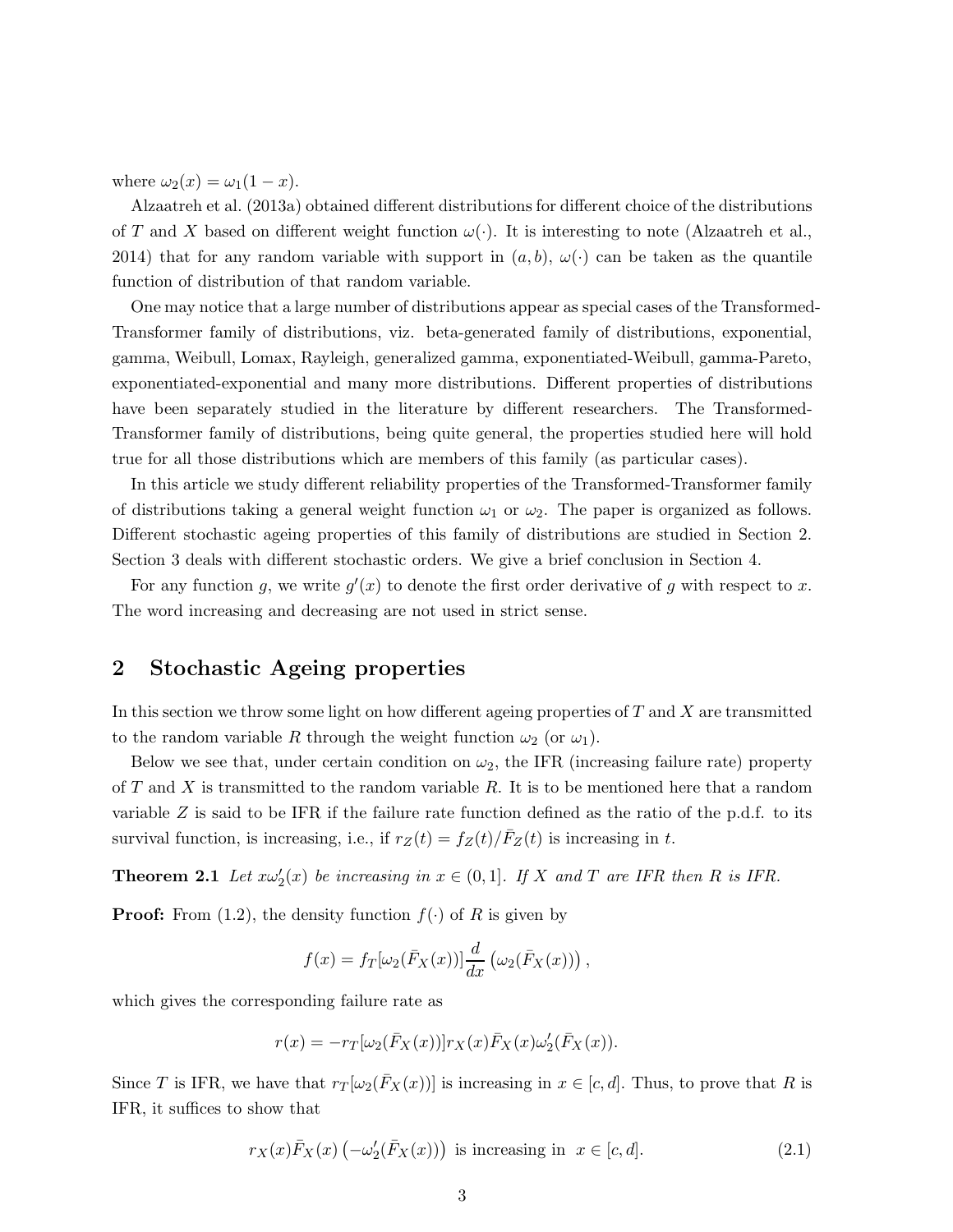Since X is IFR, we have that  $r_X(x)$  is increasing in  $x \in [c, d]$ . Thus, (2.1) holds if

$$
\bar{F}_X(x)\omega'_2(\bar{F}_X(x))
$$
 is decreasing in  $x \in [c, d]$ ,

or equivalently,

$$
x\omega'_2(x)
$$
 is increasing in  $x \in (0,1]$ .

Hence, the result follows.

**Remark 2.1** It is easy to see that  $x\omega'_2(x)$  is increasing in  $x \in (0,1]$  if, and only if,  $(1-x)\omega'_1(x)$ is increasing in  $x \in [0, 1)$ .

**Remark 2.2** It is to be noted that (i)  $\omega_2(x) = -\ln x$ , (ii)  $\omega_2(x) = (1-x)^\alpha/x^{\alpha-1}$ , for  $\alpha \ge 1$ , (iii)  $\omega_2(x) = (1-x)/x$ , (iv)  $\omega_2(x) = (1-x^2)/x$ , (v)  $\omega_2(x) = (1-x)^2/(1-(1-x)^2)$  satisfy the condition given in Theorem 2.1.

Following counterexample shows that the condition ' $x\omega'_2(x)$  is increasing in  $x \in (0,1]$ ' in the above theorem cannot be dropped.

**Counterexample 2.1** Take  $\omega_2(x) = (1-x^3)/\sqrt{x}$ ,  $x \in (0,1]$  so that  $x\omega'_2(x)$  is neither increasing nor decreasing in  $x \in (0,1]$ . Let X follow Weibull distribution with distribution function  $F_X(x) = 1 - e^{-(x/\beta)^k}, x \ge 0, \beta > 0, k \ge 1$ , and let T follow exponential distribution with distribution function  $F_T(x) = 1 - e^{-\gamma x}, x \ge 0, \gamma > 0$ . Then the failure rate function of the random variable  $R$  is given by

$$
r(x) = \frac{\gamma k x^{k-1} (5e^{-3(x/\beta)^k + 1})}{2\beta^k \sqrt{e^{-(x/\beta)^k}}}.
$$

Now, it can be easily verified that  $r(x)$  is neither increasing nor decreasing in  $x \ge 0$ , for  $\gamma = 2$ ,  $\beta = 0.4, k = 2$ . This shows that R is not IFR.

Using Theorem 2.1 and different  $\omega_2(x)$  as given in Remark 2.2, one can generate large number of IFR distributions taking different  $T$  and  $X$  having IFR property. Below we discuss some distributions where IFR property of gamma distribution is transmitted to R.

**Example 2.1** Take  $\omega_1(x) = -\ln(1-x)$  for  $x \in [0,1)$ , i.e.  $\omega_2(x) = -\ln x$  for  $x \in (0,1]$ . Let T follow gamma distribution with p.d.f. given by

$$
f_T(t) = \frac{1}{\Gamma(\alpha)\lambda^{\alpha}} t^{\alpha - 1} e^{-t/\lambda}, \ t > 0, \ \alpha, \lambda > 0.
$$
 (2.2)

Note that T is IFR if  $\alpha \geq 1$ . From (1.1), we have the p.d.f. of R as

$$
f(x) = \frac{f_X(x)}{1 - F_X(x)} f_T[-\ln(1 - F_X(x))]
$$
  
= 
$$
\frac{1}{\Gamma(\alpha)\lambda^{\alpha}} f_X(x) [-\ln(1 - F_X(x))]^{\alpha - 1} (1 - F_X(x))^{\frac{1}{\lambda} - 1}.
$$
 (2.3)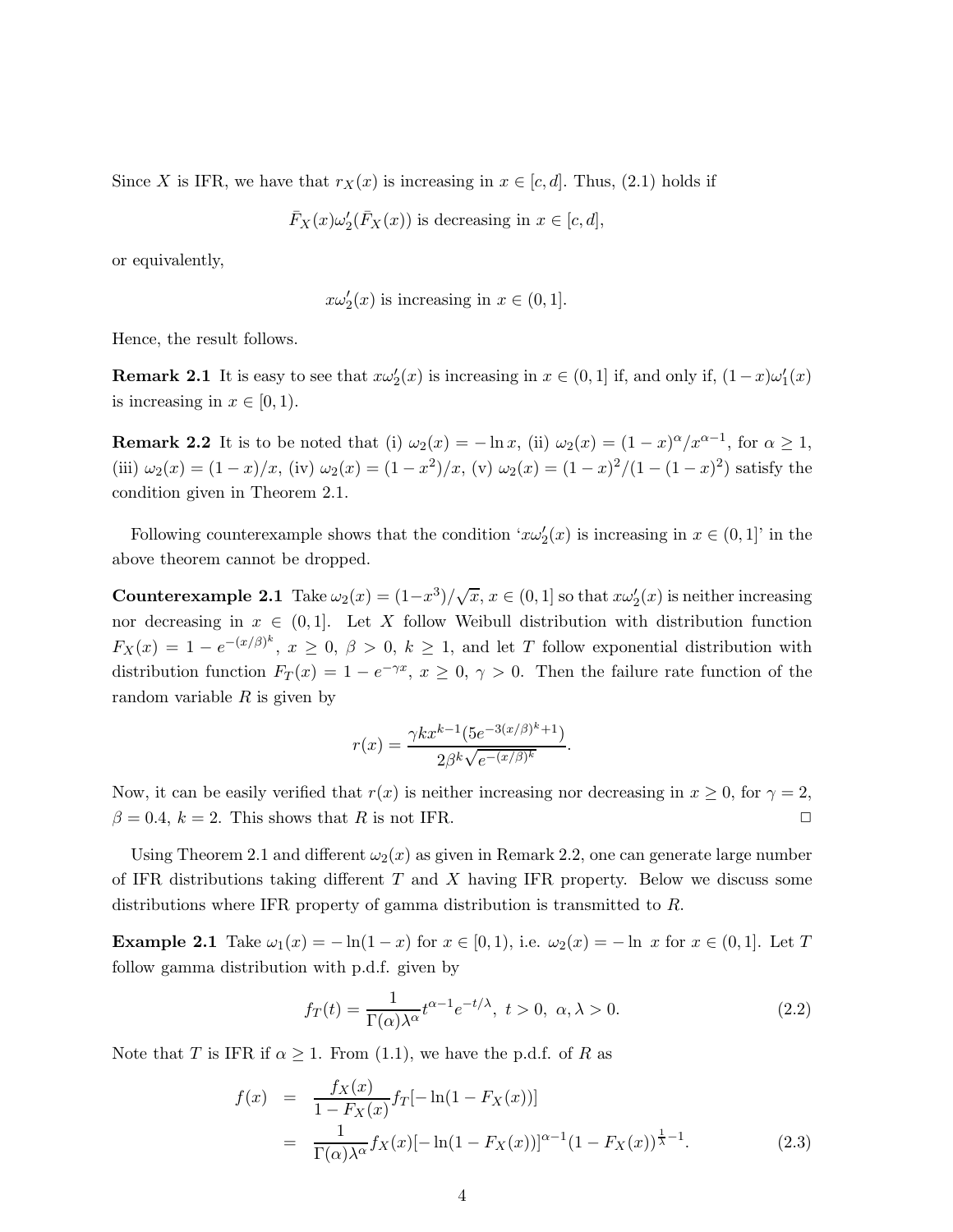For different distributions of X, using Theorem 2.1, we get the IFR property of the gamma-X family of distributions with p.d.f. given in (2.3), as presented in Table 1.

We can generate more gamma- $X$  family of distributions with IFR property by taking different  $\omega_2(x)$ . For instance, taking T to be a gamma random variable with p.d.f. as given in (2.2) with  $\alpha \geq 1$ , and X, a Weibull distribution with  $k \geq 1$  as given in Table 1, we present different gamma-Weibull family of distributions satisfying IFR property for different  $\omega_2(x)$  in Table 2. One can similarly generate gamma-exponential, gamma-half normal, gamma-Gompertz, gamma-Makeham, gamma-Rayleigh family of distributions each of which is IFR. The newly generated distributions can be seen as a generalization of the many well-known distributions. For example, consider the gamma-Weibull distribution generated by using  $\omega_2(x) = -\ln x$  with p.d.f. given in Table 2. Then putting  $\lambda = 1$  we get the generalized gamma distribution discussed by Stacy (1962) (also see Khodabin and Ahmadabadi, 2010); for  $\beta = k = 1$  or  $\lambda = k = 1$ , we get gamma distribution; for  $k = 2$ ,  $\alpha = 1/2$ ,  $\lambda = 1$ , setting  $\beta^2 = 2\sigma^2$  we get half-normal distribution; for  $k = 2, \, \alpha = \lambda = 1$ , setting  $\beta^2 = 2\sigma^2$  we get Rayliegh distribution.

Table 1: Ageing property of gamma- $X$  family of distributions

| Distribution of $X$                                                                                        | Ageing property of $R$            |
|------------------------------------------------------------------------------------------------------------|-----------------------------------|
| Exponential                                                                                                | IFR for $\alpha \geq 1$           |
| $F_X(x) = 1 - e^{-\beta x}, x \ge 0, \beta > 0$                                                            |                                   |
| Weibull                                                                                                    | IFR for $\alpha \geq 1, k \geq 1$ |
| $F_X(x) = 1 - e^{-(x/\beta)^k}, x \ge 0, k, \beta > 0$                                                     |                                   |
| Half Normal*                                                                                               | IFR for $\alpha \geq 1$           |
| $F_X(x) = erf(\frac{x}{\sigma \sqrt{2}}), x > 0, \sigma > 0$                                               |                                   |
| Gompertz                                                                                                   | IFR for $\alpha \geq 1, c \geq 1$ |
| $F_X(x) = 1 - e^{-B(c^x - 1)/\ln c}, x, c \ge 0, B > 0$                                                    |                                   |
| Makeham                                                                                                    | IFR for $\alpha \geq 1$           |
| $F_X(x) = 1 - e^{[-\beta x + (\gamma/\eta)(e^{\eta x} - 1)]}.$                                             |                                   |
| $x \geq 0, \beta, \gamma, \eta > 0$                                                                        |                                   |
| Rayleigh                                                                                                   | IFR for $\alpha \geq 1$           |
| $F_X(x) = 1 - e^{-x^2/2\sigma^2}, x \ge 0$                                                                 |                                   |
| $\star erf(\cdot)$ is the error function defined as $erf(x) = \frac{2}{\sqrt{\pi}} \int_0^x e^{-t^2} dt$ . |                                   |

Below we see how NBU (new better than used) property of  $T$  and  $X$  is transmitted to the random variable  $R$ . It is to be noted that a random variable  $Z$  is said to be NBU if  $\bar{F}_Z(x+t) \leq \bar{F}_Z(x)\bar{F}_Z(t)$ , for all x, t.

**Theorem 2.2** Let  $\omega_2(xy) \geq \omega_2(x) + \omega_2(y)$  for all  $x, y \in (0, 1]$ . If X and T are NBU then R is *NBU.*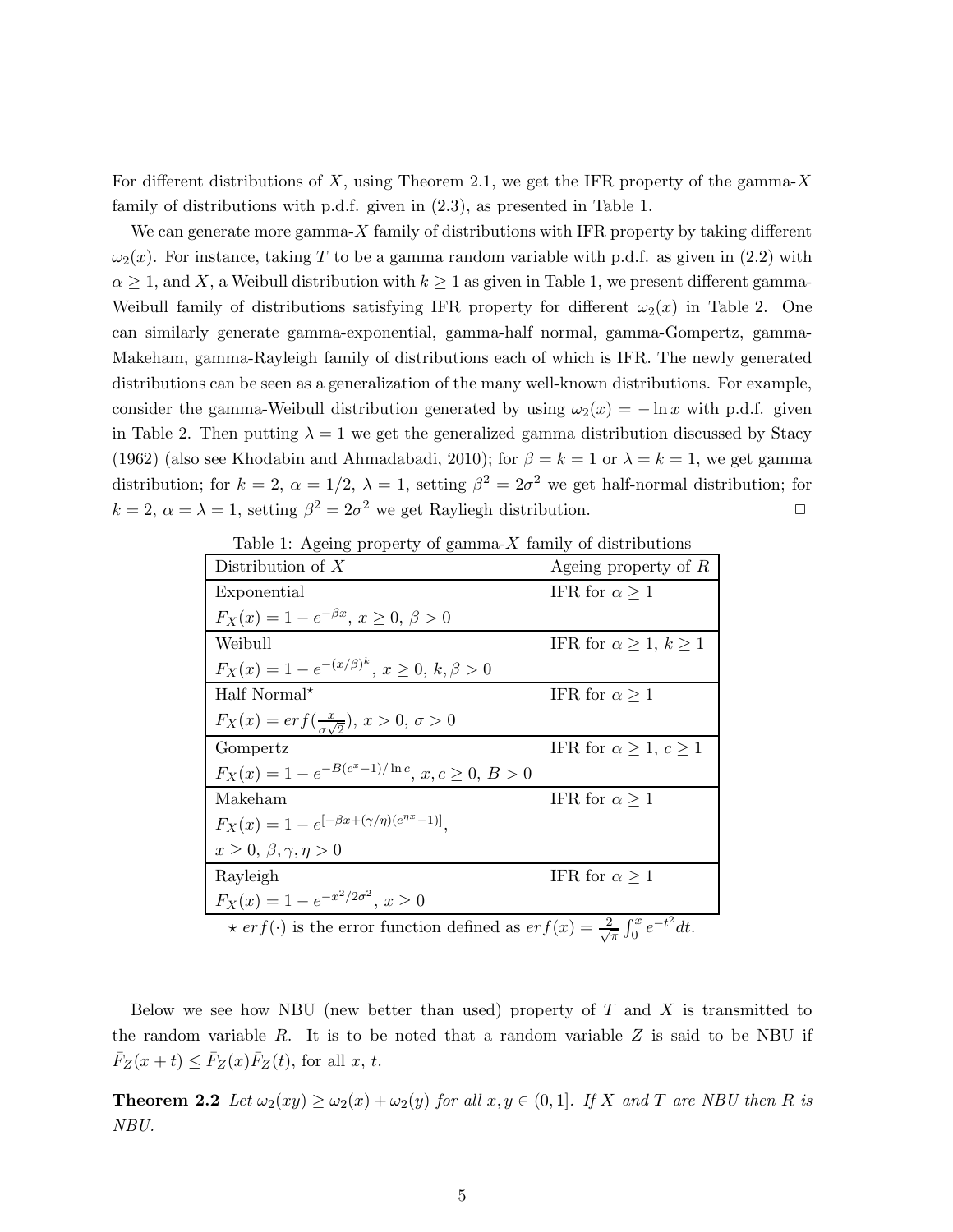Table 2: Gamma-Weibull family of distributions having IFR property

| $\omega_2(x)$ | p.d.f. of gamma-Weibull family of distributions with $\alpha \geq 1, k \geq 1$                                                                                                                                                                                                                                                                                                                                                           |
|---------------|------------------------------------------------------------------------------------------------------------------------------------------------------------------------------------------------------------------------------------------------------------------------------------------------------------------------------------------------------------------------------------------------------------------------------------------|
| $-\ln x$      | $\frac{k}{\Gamma(\alpha)\lambda^{\alpha}\beta} \left(\frac{x}{\beta}\right)^{k\alpha-1} e^{-\frac{1}{\lambda}\left(\frac{x}{\beta}\right)^k}$                                                                                                                                                                                                                                                                                            |
| $(1-x)/x$     | $\frac{k}{\Gamma(\alpha) \lambda^{\alpha}\beta}e^{\left(\frac{x}{\beta}\right)^k}\left(\frac{x}{\beta}\right)^{k-1}\left(e^{\left(\frac{x}{\beta}\right)^k}-1\right)^{\alpha-1}e^{-\frac{1}{\lambda}\left(e^{\left(\frac{x}{\beta}\right)^k}-1\right)}$                                                                                                                                                                                  |
|               | $\left( (1-x)^2/x - \frac{k\left(2-e^{-\left(\frac{x}{\beta}\right)^k}\right)}{\Gamma(\alpha)\lambda^{\alpha}\beta} \left(\frac{x}{\beta}\right)^{k-1} \left( \frac{1-e^{-\left(\frac{x}{\beta}\right)^k}}{\sqrt{e^{-\left(\frac{x}{\beta}\right)^k}}}\right)^{2(\alpha-1)} e^{-\frac{1}{\lambda}\left( \frac{1-e^{-\left(\frac{x}{\beta}\right)^k}}{\sqrt{e^{-\left(\frac{x}{\beta}\right)^k}}}\right)^2}$                              |
|               | $\left( (1-x^2)/x \right. \left. \frac{k \left(e^{\left(\frac{x}{\beta}\right)^k}+e^{-\left(\frac{x}{\beta}\right)^k}\right)}{\Gamma(\alpha) \lambda^{\alpha} \beta} \left(\frac{x}{\beta}\right)^{k-1} \left(e^{\left(\frac{x}{\beta}\right)^k}-e^{-\left(\frac{x}{\beta}\right)^k}\right)^{\alpha-1} e^{\displaystyle -\frac{1}{\lambda} \left(e^{\left(\frac{x}{\beta}\right)^k}-e^{-\left(\frac{x}{\beta}\right)^k}\right)} \right.$ |

**Proof:** Since X is NBU, we have, for all  $x, t \in [c, d]$ ,

$$
\omega_2(\bar{F}_X(x+t)) \geq \omega_2(\bar{F}_X(x)) + \omega_2(\bar{F}_X(t)),
$$

which, on using the fact that T is NBU, gives

$$
\bar{F}_T\left(\omega_2(\bar{F}_X(x+t))\right) \leq \bar{F}_T\left(\omega_2(\bar{F}_X(x))\right)\bar{F}_T\left(\omega_2(\bar{F}_X(t))\right).
$$

Hence, the result follows.

**Remark 2.3** The condition of Theorem 2.2 is satisfied by (i)  $\omega_2(x) = -\ln x$ , (ii)  $\omega_2(x) =$  $(1-x)/x$ , (iii)  $\omega_2(x) = (1-x)^2/x$ .

Remark 2.4 Since IFR implies NBU, the distribution of R given in Table 1 and Table 2 are NBU. Consider X having the following distribution.

$$
F_X(x) = 1 - e^{-h(x)}, \ x \ge 0,
$$

where

$$
h(x) = \begin{cases} \sin^2 x, & \text{if } x \in (0, \frac{\pi}{2}];\\ \frac{1}{2}\pi(x - \frac{1}{2}\pi) + 1, & \text{if } x \in (\frac{\pi}{2}, \infty). \end{cases}
$$

Then X is NBU (but not IFR). So, if T is NBU, then the resulting family of distributions is NBU, for any  $\omega_2(x)$  given in Remark 2.3. For instance, if T follows gamma distribution with density function as in (2.2) with  $\alpha \geq 1$ , then, for  $\omega_2(x) = -\ln x$ , we have a NBU distribution with p.d.f.  $f_X(x) = \frac{1}{\Gamma(\alpha)\lambda^{\alpha}} (h(x))^{\alpha-1} h'(x) e^{-\frac{1}{\lambda}h(x)}$ . and the contract of the contract of the contract of the contract of the contract of the contract of the contract of the contract of the contract of the contract of the contract of the contract of the contract of the cont

The following counterexample shows that the condition  $\omega_2(xy) \geq \omega_2(x) + \omega_2(y)$  for all  $x, y \in (0, 1]$ ' in Theorem 2.2 cannot be dropped.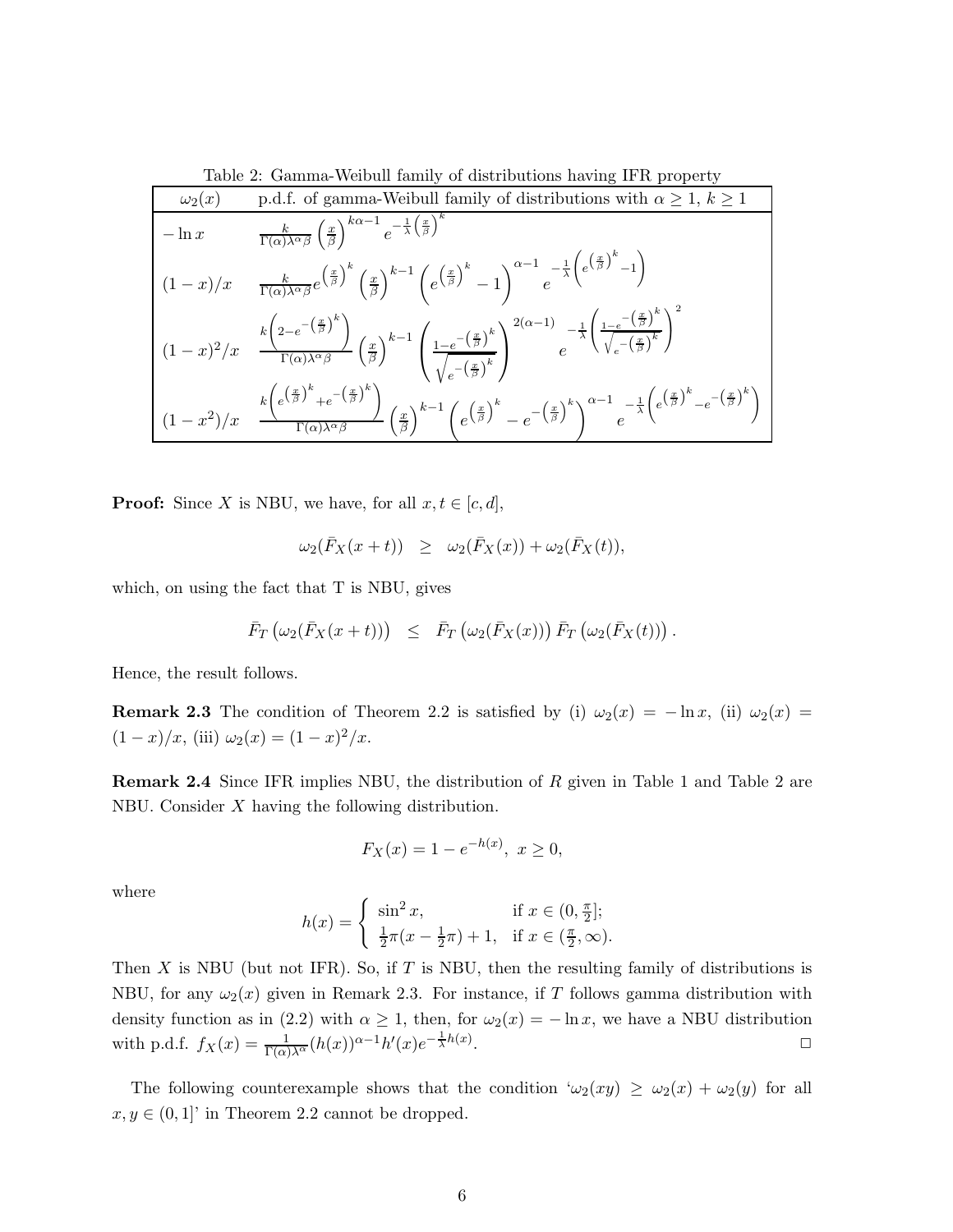Counterexample 2.2 Take  $\omega_2(x) = \left(\frac{1-x^3}{\sqrt{x}}\right)^2$  $\left(\frac{-x^3}{\sqrt{x}}\right)^{1/2}$ ,  $x \in (0,1]$ . It can be seen that  $\omega_2(xy) \not\geq$  $\omega_2(x) + \omega_2(y)$ ,  $\forall x \in (0,1]$ . Let X follow Gompertz distribution with distribution function  $F_X(x) = 1 - e^{-B(c^x-1)/\ln c}$ ,  $x \ge 0$ ,  $B > 0$ ,  $c \ge 1$ , and let T follow Weibull distribution with distribution function  $F_T(x) = 1 - e^{-(x/\beta)^k}$ ,  $x \ge 0$ ,  $\beta > 0$ ,  $k \ge 1$ . Then X and T both are NBU. For  $k = 2, \beta = 1, B = 1, c = 2$ , we have

$$
\bar{F}_T\left(\omega_2(\bar{F}_X(x))\right) = \exp\left\{-\left(\frac{1 - e^{-3B(c^x - 1)/\ln c}}{\sqrt{e^{-B(c^x - 1)/\ln c}}}\right)\right\}.
$$

Now, for  $x = 0.4$  and  $t = 0.3$ , we have

$$
\bar{F}_T\left(\omega_2(\bar{F}_X(x+t))\right) = 0.2313256
$$
 and  $\bar{F}_T\left(\omega_2(\bar{F}_X(x))\right) \cdot \bar{F}_T\left(\omega_2(\bar{F}_X(t))\right) = 0.1844626.$ 

This shows that R is not NBU.

### 3 Stochastic Orderings

Let the random variable  $R_1$  be derived from the random variables  $T_1$  and  $X_1$ , and let  $R_2$  be another random variable derived from the random variables  $T_2$  and  $X_2$ . In both the cases we take the same weight function  $\omega_1$  (or equivalently  $\omega_2$ ). In this section we study how different ordering properties between  $T_1$  and  $T_2$ , and those between  $X_1$  and  $X_2$  are transformed to the ordering properties between  $R_1$  and  $R_2$ .

Below we show that if  $T_2$  dominates  $T_1$ , and  $X_2$  dominates  $X_1$  in usual stochastic order, then  $R_2$  dominates  $R_1$  in usual stochastic order. It is to be mentioned here that, for random variable  $Z_i$  having survival function  $\bar{F}_i$ ,  $i = 1, 2, Z_2$  is said to dominate  $Z_1$  in stochastic order, written as  $Z_1 \leq_{st} Z_2$ , if  $\bar{F}_1(t) \leq \bar{F}_2(t)$  for all t.

**Theorem 3.1** *If*  $T_1 \leq_{st} T_2$  *and*  $X_1 \leq_{st} X_2$ *, then*  $R_1 \leq_{st} R_2$ *.* 

**Proof:**  $X_1 \leq_{st} X_2$  gives that, for all  $x \in [c, d]$ ,  $\omega_2(\overline{F}_{X_1}(x)) \geq \omega_2(\overline{F}_{X_2}(x))$ , which further gives that

$$
\begin{array}{rcl}\n\bar{F}_{T_1}[\omega_2(\bar{F}_{X_1}(x))] & \leq & \bar{F}_{T_1}[\omega_2(\bar{F}_{X_2}(x))] \\
& \leq & \bar{F}_{T_2}[\omega_2(\bar{F}_{X_2}(x))],\n\end{array}
$$

giving  $R_1 \leq_{st} R_2$ .

In the following theorem we give conditions on  $T_1$ ,  $T_2$ ,  $X_1$  and  $X_2$ , under which  $R_2$  dominates  $R_1$  in up shifted hazard rate order. For two random variables  $Z_1$  and  $Z_2$  having respective survival functions  $\bar{F}_1$  and  $\bar{F}_2$ ,  $Z_2$  is said to dominate  $Z_1$  in up shifted hazard rate order, written as  $Z_1 \leq_{hr\uparrow} Z_2$ , if  $\bar{F}_2(x)/\bar{F}_1(x+t)$  is increasing in x for all t.

**Theorem 3.2** Let  $x\omega'_2(x)$  be increasing in  $x \in (0,1]$ . Suppose that the following conditions *hold:*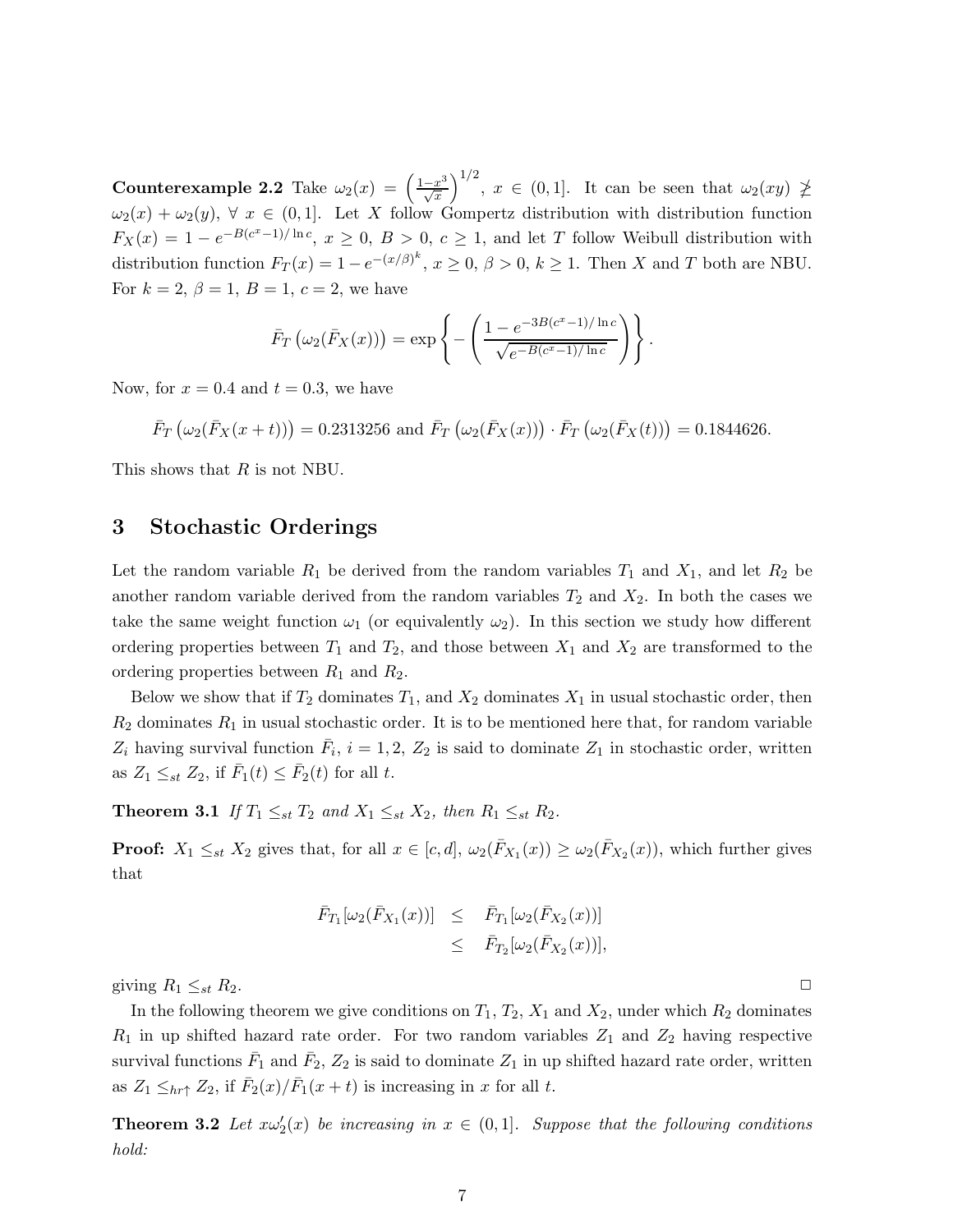- *(i)*  $T_1 \leq_{hr} T_2$ *, and*  $T_1$  *or*  $T_2$  *is IFR;*
- *(ii)*  $X_1 \leq_{hr\uparrow} X_2$ .

*Then*  $R_1 \leq_{hr\uparrow} R_2$ *.* 

**Proof:**  $R_1 \leq_{hr\uparrow} R_2$  holds if, and only if, for all  $t \geq 0$ ,

$$
r_{T_1}[\omega_2(\bar{F}_{X_1}(x+t))]\frac{d}{dx}\{\omega_2(\bar{F}_{X_1}(x+t))\} \geq r_{T_2}[\omega_2(\bar{F}_{X_2}(x))] \frac{d}{dx}\{\omega_2(\bar{F}_{X_2}(x))\}.
$$

This holds if

$$
r_{T_1}[\omega_2(\bar{F}_{X_1}(x+t))] \ge r_{T_2}[\omega_2(\bar{F}_{X_2}(x))]
$$
\n(3.1)

and

$$
\frac{d}{dx}\{\omega_2(\bar{F}_{X_1}(x+t))\} \ge \frac{d}{dx}\{\omega_2(\bar{F}_{X_2}(x))\}.
$$
\n(3.2)

Since up hazard rate order is stronger than usual stochastic order,  $(ii)$  gives, for all  $t \geq 0$  and for all  $x \in [c, d]$ ,

$$
\omega_2(\bar{F}_{X_1}(x+t)) \ge \omega_2(\bar{F}_{X_2}(x)).
$$
\n(3.3)

Let us consider the following two cases.

Case I: Let  $T_1$  be IFR. Then, from (3.3), we have, for all  $t \ge 0$  and for all  $x \in [c, d]$ ,

$$
r_{T_1}(\omega_2(\bar{F}_{X_1}(x+t))) \geq r_{T_1}(\omega_2(\bar{F}_{X_2}(x))) \geq r_{T_2}(\omega_2(\bar{F}_{X_2}(x))).
$$
\n(3.4)

Case II: Let  $T_2$  be IFR. Then, from (3.3), we have, for all  $t \ge 0$  and for all  $x \in [c, d]$ ,

$$
r_{T_2}(\omega_2(\bar{F}_{X_2}(x))) \leq r_{T_2}(\omega_2(\bar{F}_{X_1}(x+t))) \leq r_{T_1}(\omega_2(\bar{F}_{X_1}(x+t))).
$$
\n(3.5)

Thus, from (3.4) and (3.5), (3.1) holds. Note that, (3.2) holds if, and only if, for all  $t \ge 0$  and, for all  $x \in [c, d]$ ,

$$
r_{X_1}(x+t)\left[-\bar{F}_{X_1}(x+t)\omega_2'\left(\bar{F}_{X_1}(x+t)\right)\right] \ge r_{X_2}(x)\left[-\bar{F}_{X_2}(x)\omega_2'\left(\bar{F}_{X_2}(x)\right)\right].\tag{3.6}
$$

Since  $X_1 \leq_{hr\uparrow} X_2$ , to prove (3.6), it suffices to show that

$$
\bar{F}_{X_1}(x+t)\omega_2'\left(\bar{F}_{X_1}(x+t)\right) \le \bar{F}_{X_2}(x)\omega_2'\left(\bar{F}_{X_2}(x)\right),\tag{3.7}
$$

which holds from the fact that  $x\omega'_2(x)$  is increasing in  $x \in (0,1]$ . Hence, the result is proved.

With the following counterexample, we show that the condition  $x\omega'_2(x)$  is increasing in  $x \in (0,1]$ ' in Theorem 3.2 cannot be dropped.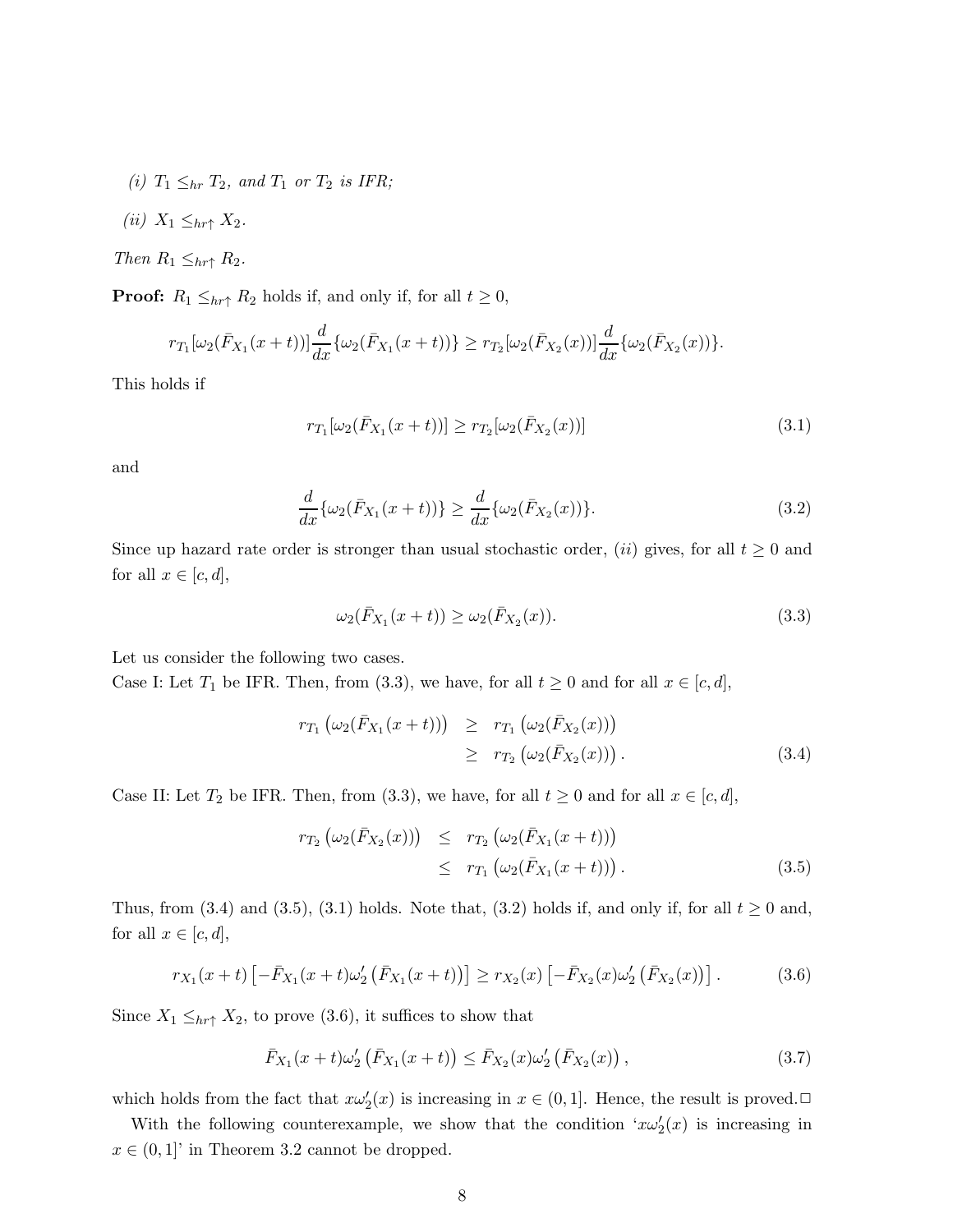Counterexample 3.1 Take  $\omega_2(x) = \left(\frac{1-x^3}{\sqrt{x}}\right)$  $\left(\frac{-x^3}{\sqrt{x}}\right)^{1/2}$ ,  $x \in (0,1]$ . It can be seen that  $x\omega_2'(x)$  is not monotone. Let  $X_1$  and  $X_2$  follow exponential distribution with failure rates  $\beta_1$  and  $\beta_2$ respectively. Then  $X_1 \leq_{hr\uparrow} X_2$  if  $\beta_1 \geq \beta_2$ . Let  $T_1$  and  $T_2$  follow Rayleigh distribution with distribution function  $F_{T_1}(x) = 1 - e^{-x^2/2\sigma_1^2}$ ,  $x \ge 0$  and  $F_{T_2}(x) = 1 - e^{-x^2/2\sigma_2^2}$ ,  $x \ge 0$ , respectively. Here  $T_1$  and  $T_2$  are IFR, and  $T_1 \leq_{hr} T_2$  for  $\sigma_1^2 \leq \sigma_2^2$ . It can be easily verified that, for  $\beta_1 = 2$ ,  $\beta_2 = 1.8, \sigma_1 = 0.6, \sigma_2 = 0.65 \text{ and } t = 0.9, \bar{F}_{T_2}[\omega_2(\bar{F}_{X_2}(x))] / \bar{F}_{T_1}[\omega_2(\bar{F}_{X_1}(x+t))]$  is neither increasing nor decreasing in x. Thus,  $R_2$  does not always dominate  $R_1$  with respect to the up shifted hazard rate order.  $\Box$ 

The following theorem gives a result similar to that given in Theorem 3.2 for the hazard rate order. The proof follows in the same line as that of Theorem 3.2. If  $\bar{F}_1$  and  $\bar{F}_2$ , the respective survival functions of random variables  $Z_1$  and  $Z_2$ , be such that  $\bar{F}_1(x)/\bar{F}_2(x)$  is decreasing in x, we say that  $Z_2$  dominates  $Z_1$  in hazard rate order, and we write  $Z_1 \leq_{hr} Z_2$ .

**Theorem 3.3** Let  $x\omega'_2(x)$  be increasing in  $x \in (0,1]$ . Suppose that the following conditions *hold:*

*(i)*  $T_1 \leq_{hr} T_2$ *, and*  $T_1$  *or*  $T_2$  *is IFR;* 

$$
(ii) X_1 \leq_{hr} X_2.
$$

Then 
$$
R_1 \leq_{hr} R_2
$$
.

For two random variables  $Z_1$  and  $Z_2$  having respective reversed hazard rates  $\tilde{r}_1$  and  $\tilde{r}_2$  (and respective distribution functions  $F_1$  and  $F_2$ ),  $Z_2$  is said to dominate  $Z_1$  in reversed hazard rate order, written as  $Z_1 \leq_{rhr} Z_2$ , if  $\tilde{r}_1(x) \leq \tilde{r}_2(x)$  for all x, or equivalently,  $F_1(x)/F_2(x)$  is decreasing in x. Below we give conditions under which  $Z_2$  dominates  $Z_1$  in reversed hazard rate order.

**Theorem 3.4** Let  $x\omega'_1(x)$  be decreasing in  $x \in [0,1)$ . Suppose that the following conditions *hold:*

- *(i)*  $T_1 \leq_{rhr} T_2$ *, and*  $T_1$  *or*  $T_2$  *is DRHR;*
- *(ii)*  $X_1 \leq_{rhr} X_2$ .

*Then*  $R_1 \leq_{rhr} R_2$ *.* 

**Proof:**  $R_1 \leq_{rhr} R_2$  holds if, and only if,

$$
\tilde{r}_{T_2}[\omega_1(F_{X_2}(x))] \frac{d}{dx} \{\omega_1(F_{X_2}(x))\} \geq \tilde{r}_{T_1}[\omega_1(F_{X_1}(x))] \frac{d}{dx} \{\omega_1(F_{X_1}(x))\}.
$$

This holds if

$$
\tilde{r}_{T_2}[\omega_1(F_{X_2}(x))] \ge \tilde{r}_{T_1}[\omega_1(F_{X_1}(x))]
$$
\n(3.8)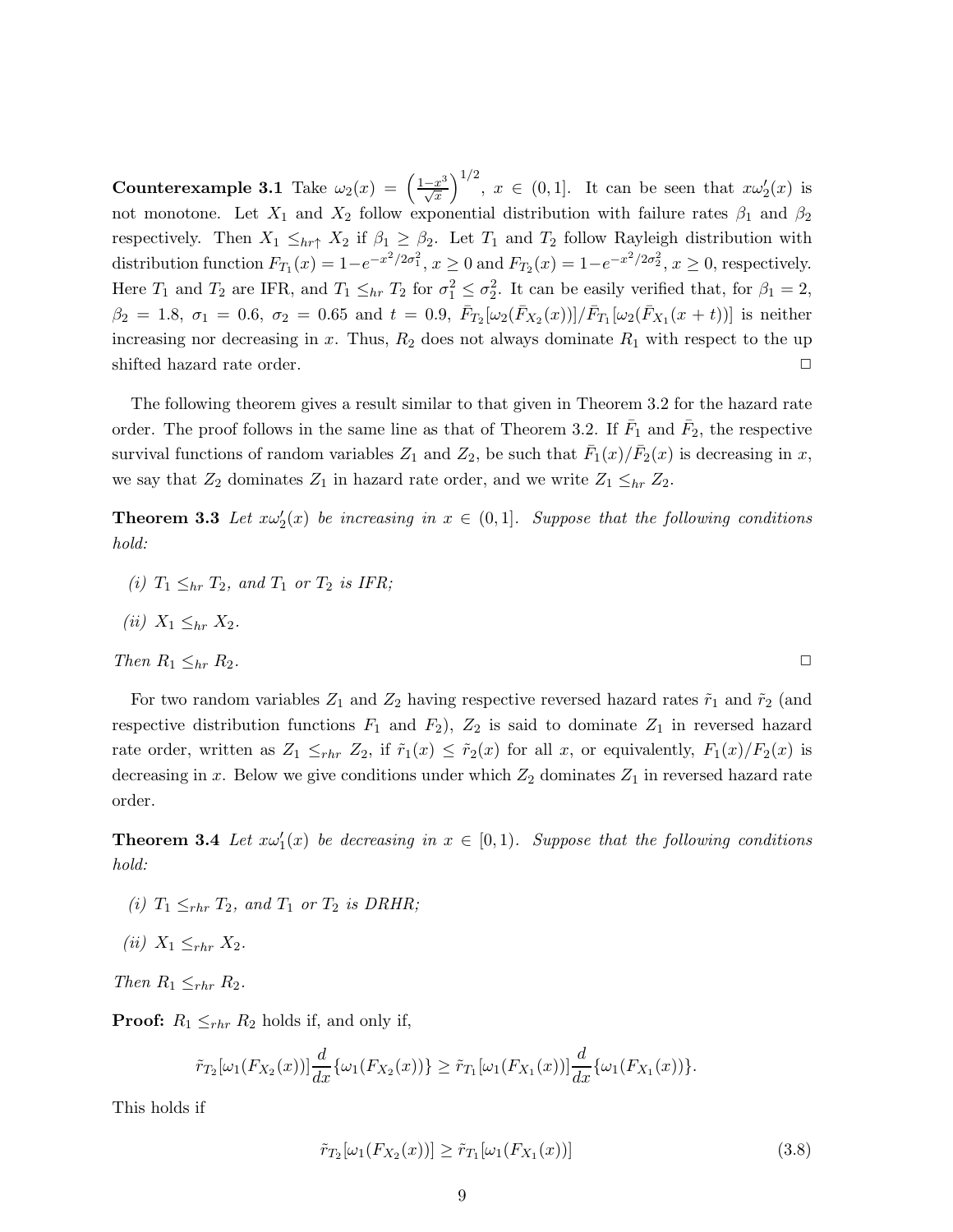and

$$
\frac{d}{dx}\{\omega_1(F_{X_2}(x))\} \ge \frac{d}{dx}\{\omega_1(F_{X_1}(x))\}.
$$
\n(3.9)

Since reversed hazard rate order is stronger than usual stochastic order, we have, for all  $x \in [c, d]$ ,

$$
\omega_1(F_{X_2}(x)) \le \omega_1(F_{X_1}(x)).
$$
\n(3.10)

Let us consider the following two cases.

Case I: Let  $T_1$  be DRHR. Then, from (3.10), we have, for all  $x \in [c, d]$ ,

$$
\tilde{r}_{T_1}(\omega_1(F_{X_1}(x))) \leq \tilde{r}_{T_1}(\omega_1(F_{X_2}(x))) \leq \tilde{r}_{T_2}(\omega_1(F_{X_2}(x))).
$$
\n(3.11)

Case II: Let  $T_2$  be DRHR. Then, from (3.10), we have, for all  $x \in [c, d]$ ,

$$
\tilde{r}_{T_2}(\omega_1(F_{X_2}(x))) \geq \tilde{r}_{T_2}(\omega_1(F_{X_1}(x))) \geq \tilde{r}_{T_1}(\omega_1(F_{X_1}(x))).
$$
\n(3.12)

Thus, from (3.11) and (3.12), (3.8) holds. Now, (3.9) holds if, and only if, for all  $x \in [c, d]$ ,  $\omega_1'(F_{X_2}(x))f_{X_2}(x) \ge \omega_1'(F_{X_1}(x))f_{X_1}(x)$ , which means that

$$
F_{X_2}(x)\omega_1'(F_{X_2}(x))\tilde{r}_{X_2}(x) \ge F_{X_1}(x)\omega_1'(F_{X_1}(x))\tilde{r}_{X_1}(x). \tag{3.13}
$$

This holds on using the fact that  $x\omega'_1(x)$  is decreasing in  $x \in [0,1)$ , and  $X_1 \leq_{rhr} X_2$ .

**Remark 3.1** It is to be noted that (i)  $\omega_1(x) = -(\ln x)^2$ , (ii)  $\omega_1(x) = -((1-x)/x)^2$ , (iii)  $\omega_1(x) = -((1-x)^{\alpha}/x^{\alpha-1})^2, \alpha > 1$  satisfy the condition in Theorem 3.4.

With the following counterexample, we show that the condition  $x\omega'_1(x)$  is decreasing in  $x \in [0, 1)$  in the above theorem cannot be dropped.

**Counterexample 3.2** Take  $\omega_1(x) = \frac{x}{1-x}$ ,  $x \in [0,1)$  which does not satisfy the condition in Theorem 3.4. Let  $X_1$  and  $X_2$  follow exponential distribution with failure rates  $\beta_1$  and  $\beta_2$  respectively. Then  $X_1 \leq_{rhr} X_2$  if  $\beta_1 \geq \beta_2$ . Let both  $T_1$  and  $T_2$  follow Weibull distribution with distribution function  $F_{T_1}(x) = F_{T_2}(x) = 1 - e^{-x^k}, x \ge 0, 0 < k \le 1$ . Here both  $T_1$  and  $T_2$  are DRHR. It is easy to verify that, for  $\beta_1 = 3$ ,  $\beta_2 = 1.5$ , and  $k = 0.2$ ,  $F_{T_2}[\omega_1(F_{X_2}(x))] / F_{T_1}[\omega_1(F_{X_1}(x))]$  is neither increasing nor decreasing in x. Thus,  $R_2$  does not always dominate  $R_1$  with respect to the reversed hazard rate order.  $\Box$ 

It is well known that although a random variable having support  $[0,\infty)$  cannot be IRHR (increasing in reversed hazard rate) and most of the well known distributions are DRHR (see Sengupta and Nanda, 1999), a distribution function with finite support or the support of the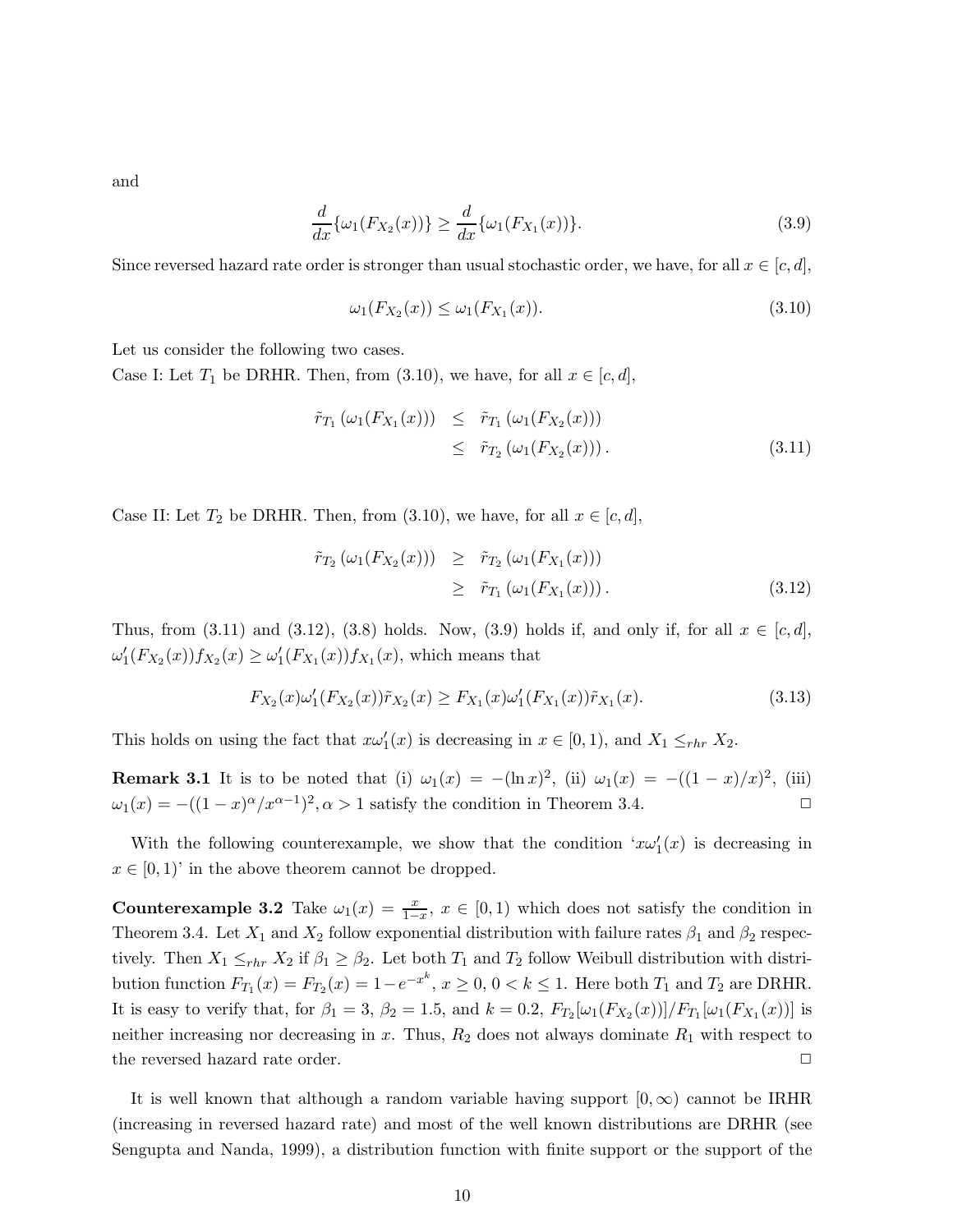form  $(-\infty, b)$ ,  $0 < b < \infty$ , can be IRHR (see Block et al., 1998). A random variable (or equivalently its distribution) is said to have IRHR property if  $\tilde{r}(x)$  is increasing in x. Below we give some conditions under which  $Z_2$  dominates  $Z_1$  in reversed hazard rate order. The proof is similar to that of Theorem 3.4, and hence omitted.

**Theorem 3.5** Let  $(1-x)\omega'_1(x)$  be increasing in  $x \in [0,1)$ . Suppose that the following conditions *hold:*

- *(i)*  $T_1 \leq_{rhr} T_2$ *, and*  $T_1$  *or*  $T_2$  *is IRHR;*
- *(ii)*  $X_1 \geq_{hr} X_2$ .

*Then*  $R_1 \leq_{rhr} R_2$ *.* 

**Remark 3.2** It is to be noted that (i)  $\omega_1(x) = -\ln(1-x)$ , (ii)  $\omega_1(x) = x/(1-x)$ , satisfy the condition in Theorem 3.5.  $\Box$ 

**Remark 3.3** A random variable Z, with finite mean  $\mu$ , having the following distribution function has IRHR property.

$$
F_Z(x) = \left(\frac{bp - \mu + x(1 - p)}{b - \mu}\right)^{p/(1 - p)}, \ x \in (-\infty, b], \ p > 1.
$$

## 4 Conclusion

In this paper, we study different reliability properties of Transformed-Transformer family of distributions, a recently developed method of generating new family of distributions from some existing distributions. A wide range of distributions can be generated by using this method (Alzaatreh et al., 2013a, 2014; Lee et al., 2013). Several well known continuous distributions, e.g., beta-generated family of distributions, Weibull, generalized gamma, exponentiated-Weibull, gamma-Pareto, exponentiated-exponential distributions, etc. (see Alzaatreh et al., 2013a, 2014) are found to be special cases of this newly generated distributions. It is shown that these newly generated distributions are very flexible and are capable of fitting various types of data (Alzaatreh et al., 2014). The results studied here will help to decide which distribution to be used, based on the ageing properties of the newly generated distributions, and also to find the better one in terms of various stochastic orders.

#### Acknowledgements:

Nil Kamal Hazra sincerely acknowledges the financial support from the University of the Free State, South Africa. The support received from IISER Kolkata to carry out this research work is gratefully acknowledged by Pradip Kundu. The financial support from NBHM, Govt. of India (vide Ref. No. 2/48(25)/2014/NBHM(R.P.)/R&D II/1393 dt. Feb. 3, 2015) is duly acknowledged by Asok K. Nanda.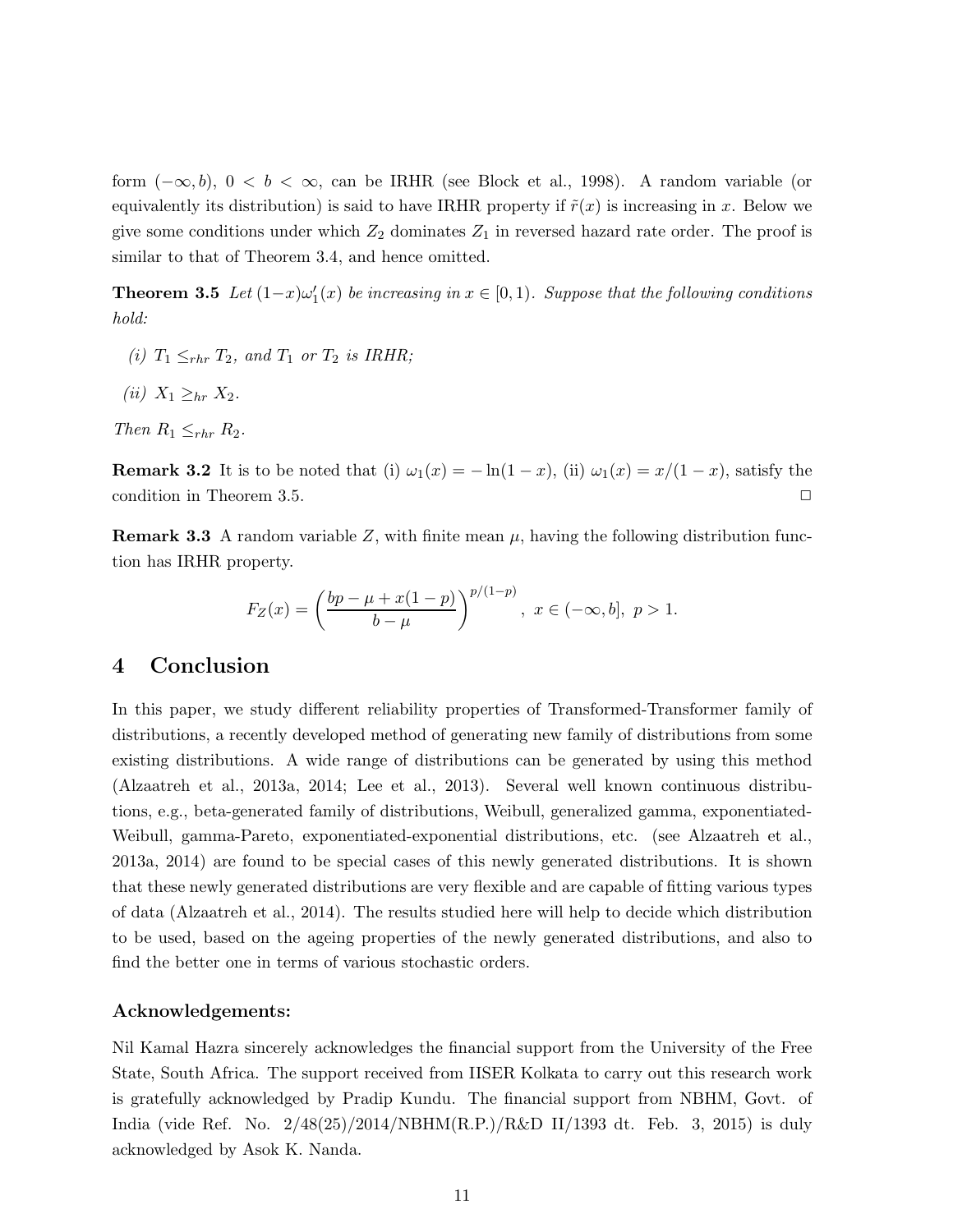## References

- Akinsete A, Famoye F, Lee C (2012) The beta-Pareto distribution. Statistics 42(6):547-563.
- Alshawarbeh E, Lee C, Famoye F (2012) Beta-Cauchy distribution. Journal of Probability and Statistical Science 10:41-58.
- Alzaatreh A, Lee C, Famoye F (2013a) A new method for generating families of continuous distributions. Metron 71(1):63-79.
- Alzaatreh A, Famoye F, Lee C (2103b) Weibull-Pareto distribution and its applications. Communications in Statistics-Theory and Methods 42(9):1673-1691.
- Alzaatreh A, Lee C, Famoye F (2014) On generating T-X family of distributions using quantile functions. Journal of Statistical Distributions and Applications 1(2).
- Azzalini A (1985) Class of distributions which includes the normal ones. Scandinavian Journal of Statistics 12:171-178.
- Barreto-Souza W, Cordeiro GM, Simas AB (2011) Some results for beta Fréchet distribution. Communications in Statistics-Theory and Methods 40(5):798-811.
- Barreto-Souza W, Santos AHS, Cordeiro GM (2010) The beta generalized exponential distribution. Journal of Statistical Computation and Simulation 80(2):159-172.
- Block HW, Savits TH, Singh H (1998) The reversed hazard rate function. Probability in the Engineering and Informational Sciences 12(01):69-90.
- Burr IW (1942) Cumulative frequency functions. The Annals of Mathematical Statistics 13:215- 232.
- Cordeiro GM, de Castro M (2011) A new family of generalized distributions. Journal of Statistical Computation and Simulation 81(7):883-898.
- Cordeiro GM, Cristino T, Hashimoto EM, Ortega EM (2013) The beta generalized Rayleigh distribution with applications to lifetime data. Statistical Papers 54:133-161.
- Elderton WP, Johnson NL (1969) Systems of frequency curves. Cambridge University Press, London.
- Eugene N, Lee C, Famoye F (2002) Beta-normal distribution and its applications. Communications in Statistics-Theory and Methods 31(6):497-512.
- Famoye F, Lee C, Olumolade O (2005) The beta-Weibull distribution. Journal of Statistical Theory and Applications 4(2):121-136.